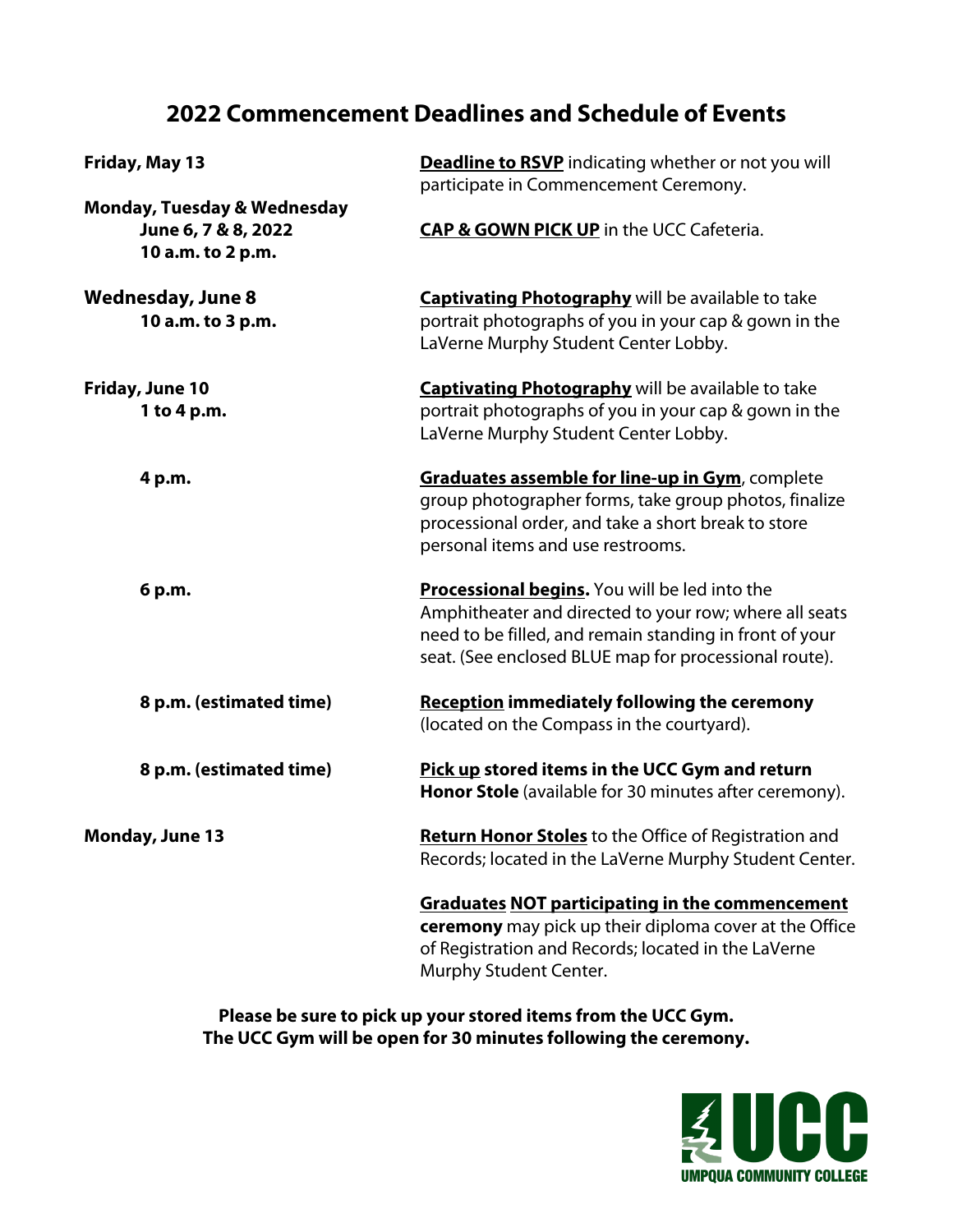# **2022 Commencement Ceremony Walk-Through**

- 1. Wear your caps & gowns. **Begin with the tassel hanging from the right side of the cap**.
- 2. **Arrive promptly at 4 p.m.** at the UCC Gym for line-up. Final instructions, answers to questions, and line-up of graduates will take place. The UCC Gym will be locked during the ceremony, and open for 30 minutes following the ceremony. *(UCC is not responsible for lost or stolen items).*

# **Photographs**

Once all graduates are lined-up outside, a photographer will take a group photo.

- 3. **Anyone not present for line-up by 4 p.m.** will be added to the end of line. It is imperative that you arrive on time for instructions, group photos, and line-up.
- 4. **The ceremony will start at 6 p.m.** with the graduates entering the amphitheater single file and being led to their seat. (BLUE map enclosed)
- 5. When you enter your row, **please move all the way down to fill all seats.** You will **REMAIN STANDING** in front of your seat.
- 6. **President Pokrandt will announce when it is time to be seated.**
- 7. The ceremony will proceed. After the Harry Jacoby Award has been presented, the first row of graduates will be prompted to rise and be led to the podium to receive their diploma cover. Graduates from each successive row will be led.
- 8. You will **take the diploma cover with your left hand** and **shake with your right hand**. You will shake hands with both the Board Chairperson & Dr. Pokrandt, as well as one or more retirees as you proceed across the stage.
- 9. After you exit the stage, return to your row, proceed all the way to the last available seat, and be seated.
- 10. At the end of the ceremony, Dr. Pokrandt will present the "Class of 2022" once more. **Please rise and remain standing**. When the President makes the announcement, all **graduates will use their left hand to move the tassel from the right side to the left.**
- 11. **The recessional will begin**, and you will be led to the reception area where you can celebrate with your family, friends, and faculty! Congratulations!
- 12. **Please be sure to pick up personal items stored in the UCC Gym**. **This is also a good time to return the Honor Stole.** The UCC Gym will be open for 30 minutes after the ceremony.

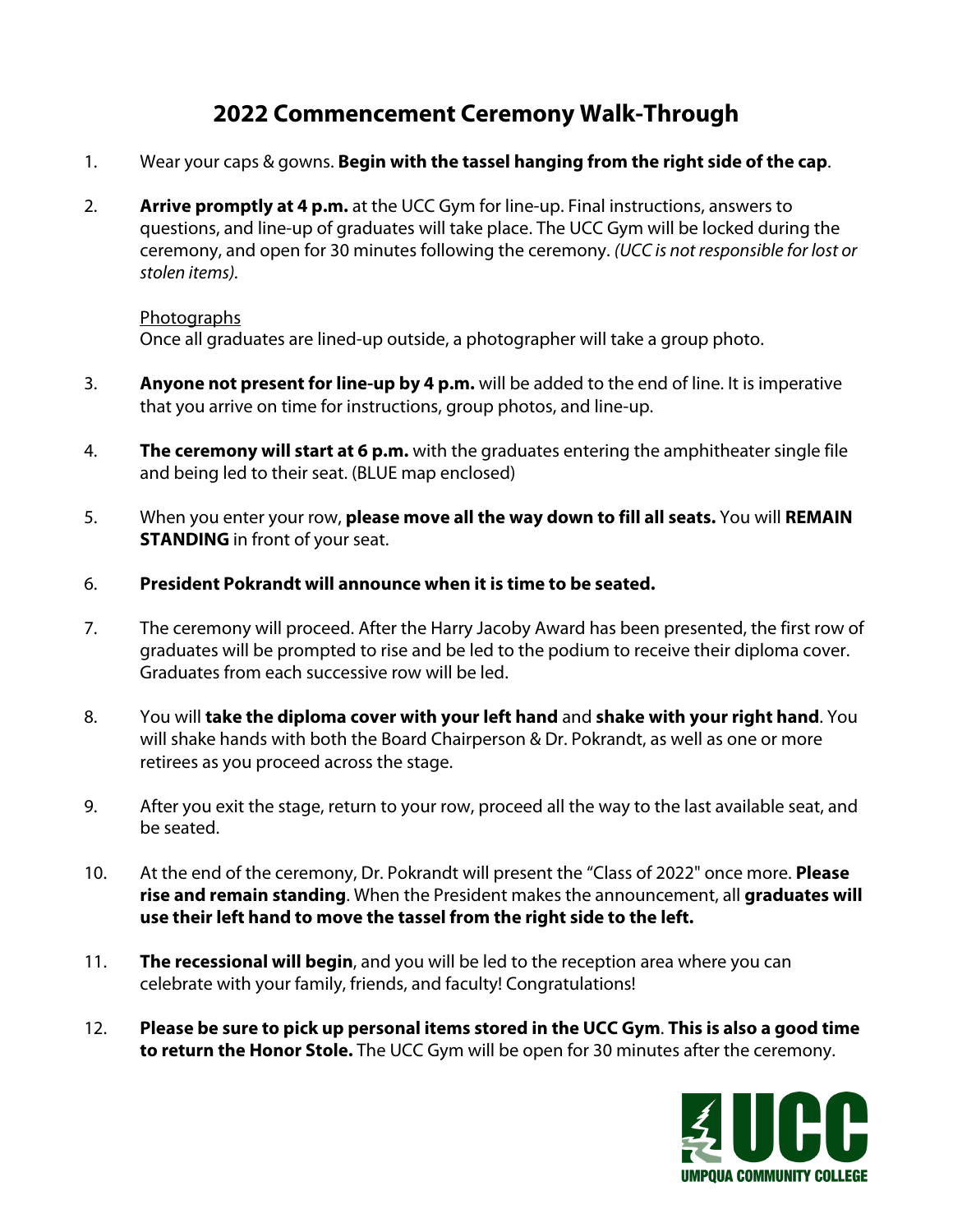# **2022 Commencement Seating Information**

# *GRADUATE Seating*

It is imperative that you RSVP **before May 13**. Graduates failing to RSVP will jeopardize their chance to participate in the commencement ceremony.

# **SUBMIT THE ENCLOSED RSVP BEFORE MAY 13!**

# *GUEST Seating*

RAIN OR SHINE, UCC will hold its annual commencement ceremony outdoors in the Swanson Amphitheater. Be sure to inform your family and friends of the following seating information:

- 1. **Guests should arrive early**; there is always a large crowd.
- 2. Approximately 1,000 chairs will be available on a first-come, first-serve basis.
- 3. Two grassy areas on either side of the seating area will be cordoned off for those wishing to use blankets.
- 4. Lawn chairs will be permitted on the outskirts of the blanket areas (so they don't block the view of others).
- 5. An area will be cordoned off for persons in wheelchairs.
- 6. Actual seating arrangement the day of commencement may differ slightly from the map below.

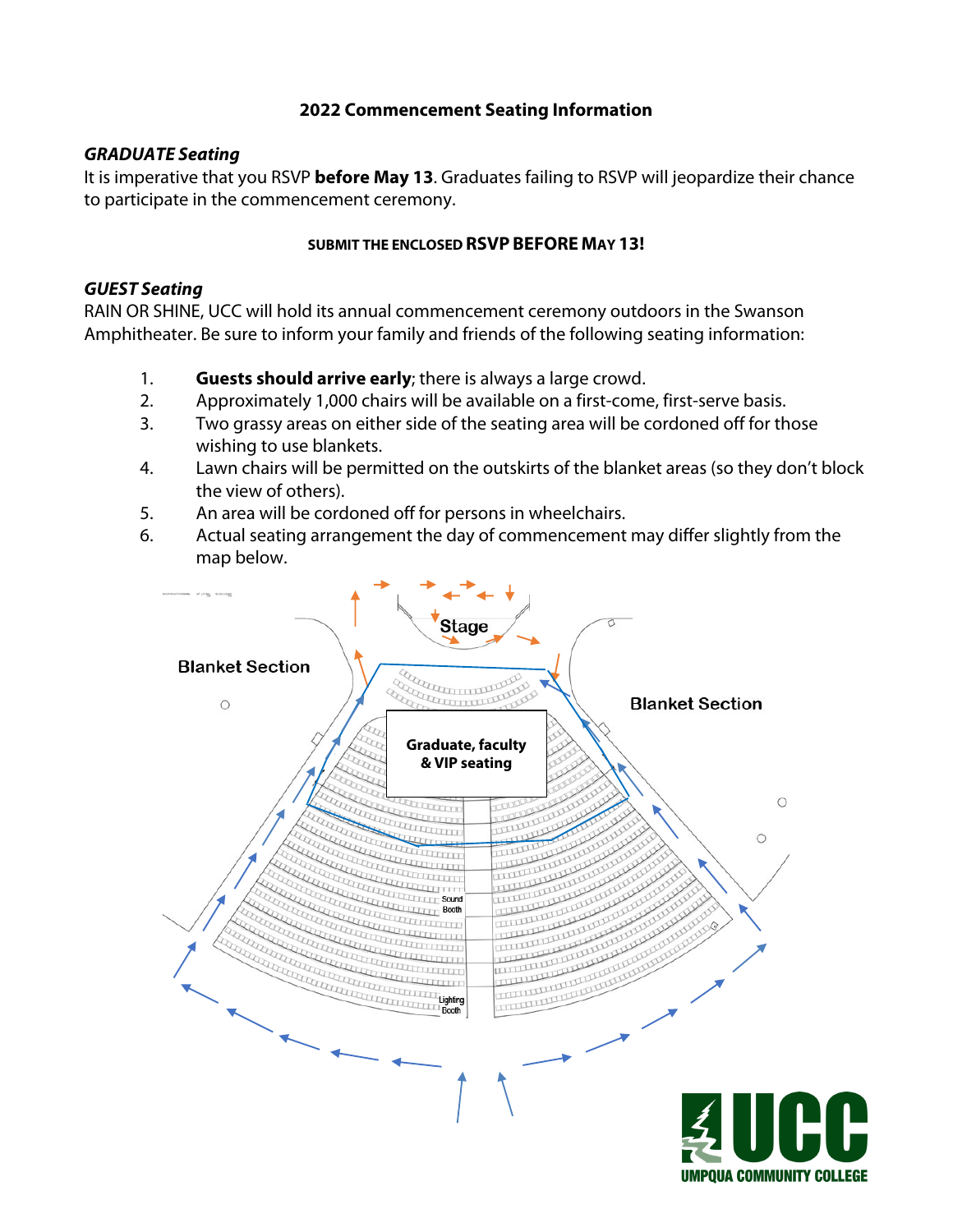# **2022 Commencement FAQ Sheet**

## **CEREMONY**

## **1. When is the Ceremony?**

*A:* Friday, June 10, 2022, at 6 p.m.—*Graduates need to arrive by 4 p.m.*

## **2. How do I tell you I want to participate?**

*A:* You **MUST** RSVP by Friday, May 13, 2022, to participate in the ceremony.

### **3. Will there be a rehearsal?**

*A:* No, a ceremony walk-through is included in this packet.

## **4. When do I need to arrive for the ceremony?**

 *A:* Graduates need to arrive by 4 p.m. on Friday, June 10, in the UCC Gym. Late arrivals will lose their proper place in the line-up and be added to the end of the line. (We need to have everyone lined-up to receive pertinent information about the ceremony, take group photographs, and to ensure the appropriate names will be called).

## **5. Will there be places for my friends & family to sit?**

*A:* Seating is first-come, first-serve, so guests should arrive early. Since the ceremony will be held outdoors, there will be grassy areas for guests to bring blankets or lawn chairs.

## **6. Is there a designated place to store personal items during the ceremony?**

*A:* A location in the UCC Gym will be available for graduates to leave purses, etc. during the ceremony. The door will be locked prior to the processional and will be re-opened for 30 minutes immediately following the ceremony. *(UCC is not responsible for lost or stolen items).*

#### **INCLEMENT WEATHER**

# **7. Are there tickets?**

*A:* In the event of severe inclement weather the ceremony will be moved to Jacoby Auditorium and tickets will be necessary for attendance in that venue.

#### **8. How many tickets can I have?**

*A:* Each graduating student will receive 2 (two) tickets for their adult guests.

#### **REGALIA**

# **9. How do I get my cap & gown?**

*A:* Cap & Gown distribution is scheduled for Monday, Tuesday and Wednesday, June 6, 7 & 8, from 10 a.m. to 2 p.m. in the UCC Cafeteria.

# **10. Who can wear the Honor Stoles?**

 *A:* Graduates with a UCC cumulative GPA of 3.75 or higher as of the end of winter term 2022 will be allowed to wear honor stoles during the ceremony. This Honor Stole MUST BE RETURNED to the college or a fine will be incurred. (Graduates who have purchased the Phi Theta Kappa stole may wear them in the ceremony, but unless their accumulated UCC GPA is 3.75 or above as of the end of winter term 2022, they will not be listed as graduating with honors).